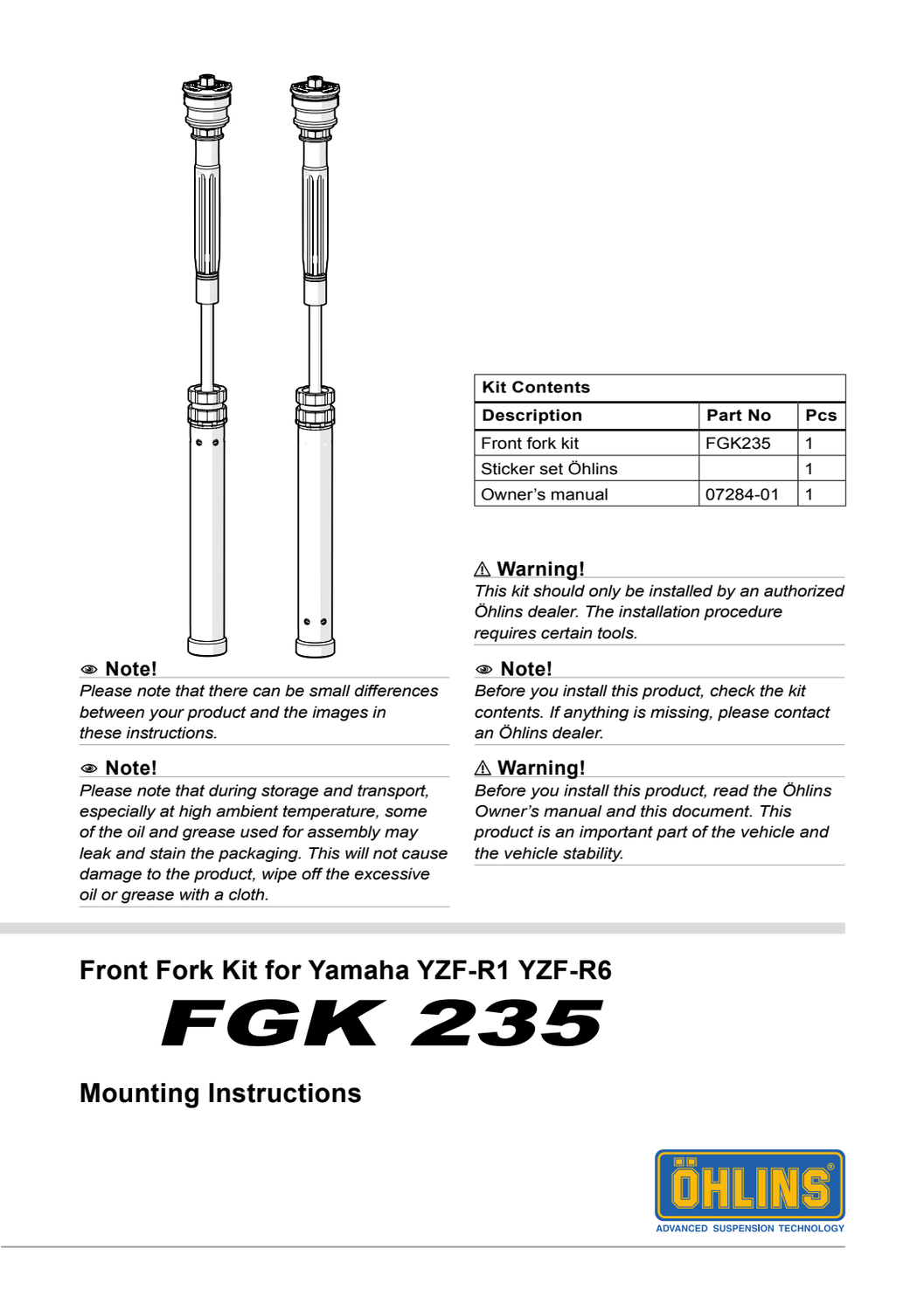# **TOOLS, GREASE AND FLUID**

#### **Tools needed for the original front fork**

- Refer to the vehicle service manual for tools needed for removing/installing the front fork from the vehicle.
- Refer to the vehicle service manual for tools needed for removing the cartridge from the front fork.

#### **Tools needed for the Öhlins cartridge**

- 17 mm allen key socket with extension (adaptor)
- 19 mm wrench (shaft extension)
- 3 mm allen key (compression and rebound bleed adjusters)
- 14 mm socket (preload adjuster)
- Ruler (oil level)

# Öhlins tool 01765-03 (shaft extension) THE CONTROL OF STRAIGHT

Öhlins tool 00797-08 (top cap)





#### **Grease and fluid:**

| Function grease         | 00159-02 |
|-------------------------|----------|
| Öhlins front fork fluid | 01309-01 |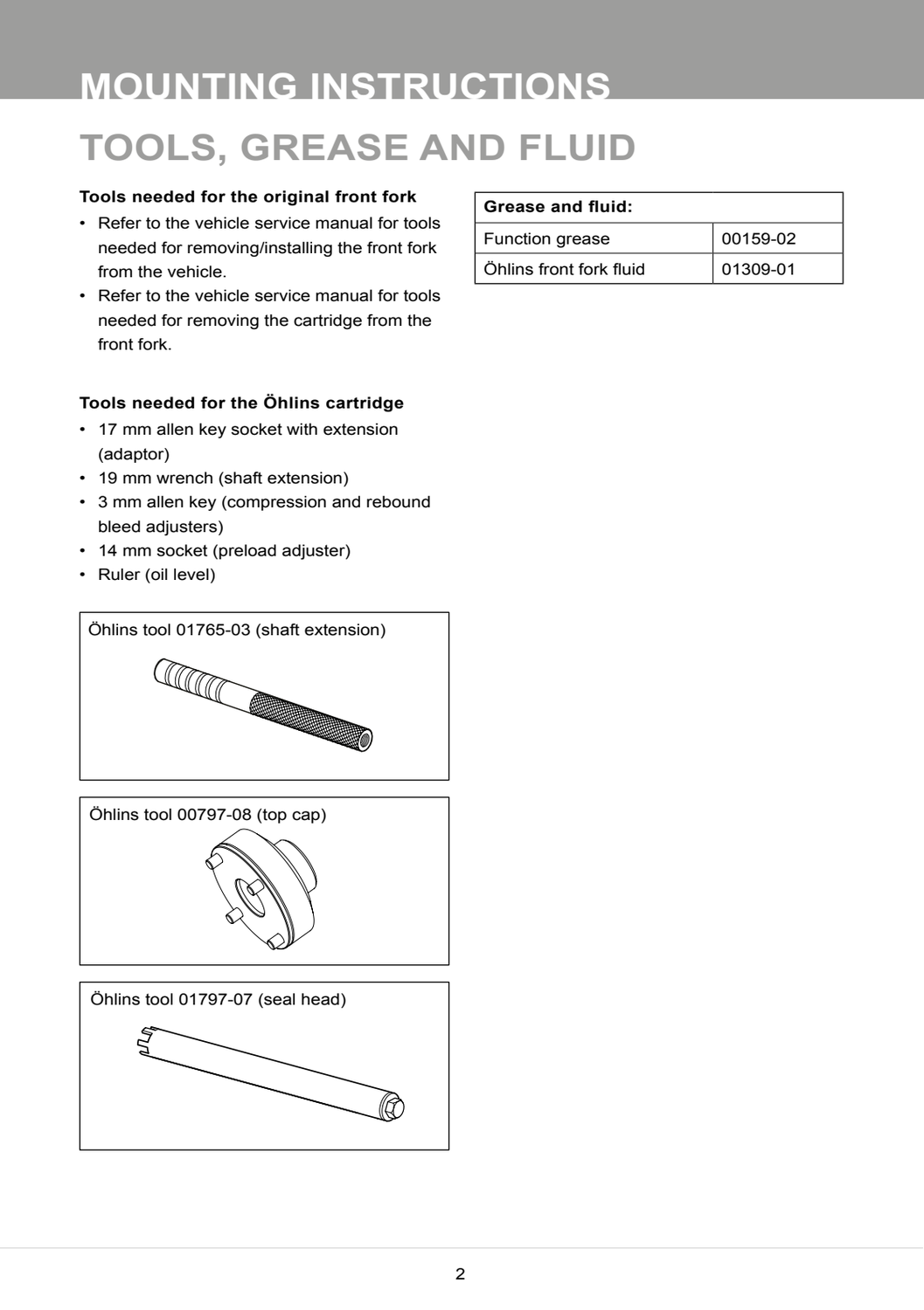#### **1 - Remove the original front fork**

#### ⚠ **Warning!**

*We strongly recommend to let an Öhlins dealer install this product.*

#### ⚠ **Warning!**

*If you work with a lifted vehicle, make sure that it is safely supported to prevent it from tipping over.*

#### 1 **Note!**

*When you work with this product, see the vehicle service manual for vehicle specific procedures and important data.*

#### 1 **Note!**

*Before you install this product clean the vehicle.*

#### **1.1**

Put the motorcycle on a work stand so that the front wheel barely touches the ground.

#### **1.2**

Remove the front fender, brake calipers and the front wheel.

#### **1.3**

Release the spring preload.

#### **1.4**

Loosen the screws to loosen the upper triple clamp.

#### **1.5**

Loosen (do not remove) the top cap ½ turn.

#### **1.6**

Loosen the screws to loosen the lower triple clamp.

#### **1.7**

Remove the front fork legs from the triple clamps.







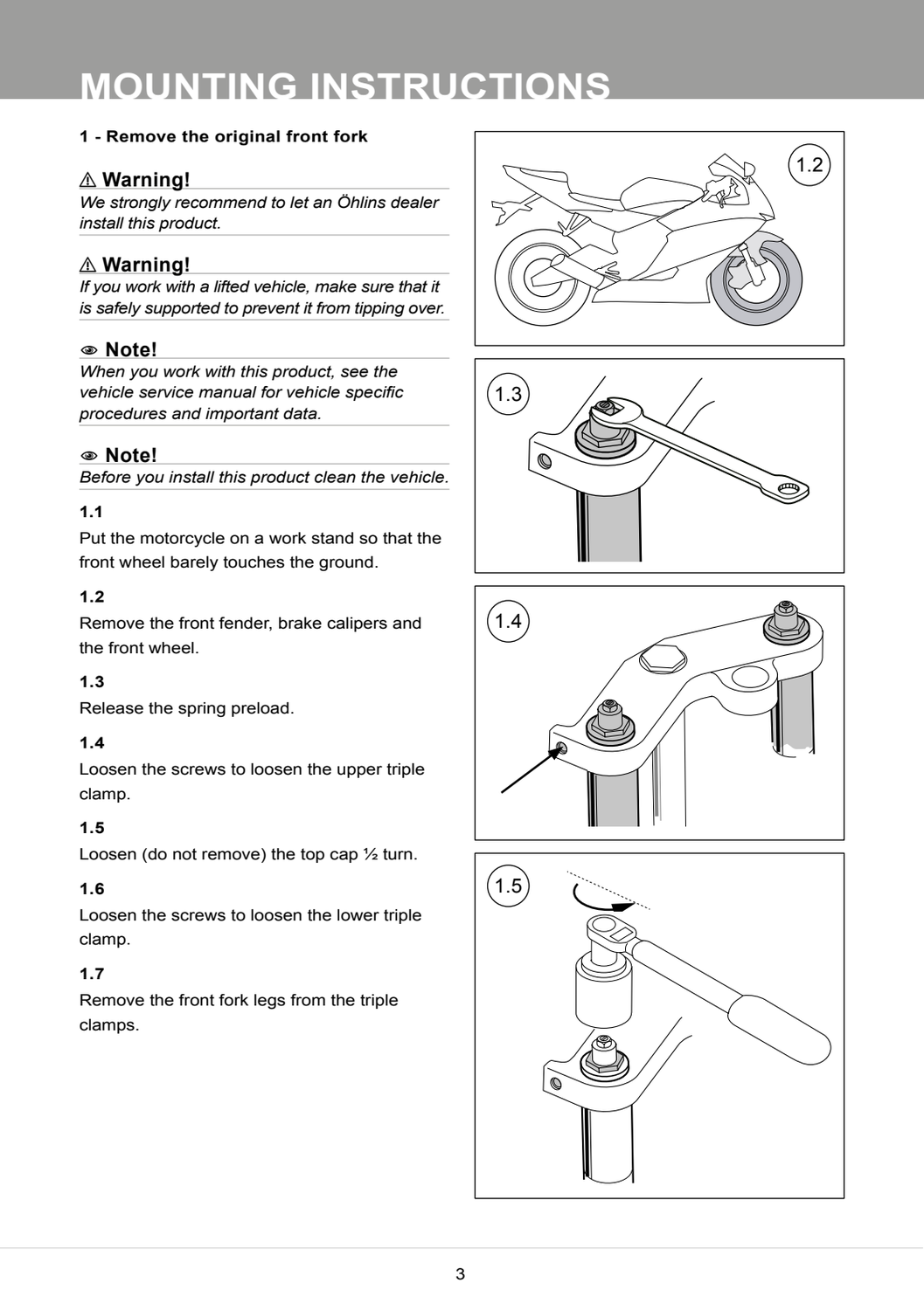#### **2 - Disassemble the original front fork**

#### **2.1**

Loosen the top cap from the outer tube.

#### **2.2**

Pull down the outer tube.

#### **2.3**

Loosen and remove the top cap from the shaft, see the vehicle service manual for correct tool.

#### **2.4**

Remove the spring and surrounding parts from the fork leg.

Drain the fork leg from oil.

#### **2.5**

Loosen the cartridge, see the vehicle service manual for correct tool.

#### **2.6**

Remove the cartridge from the fork leg.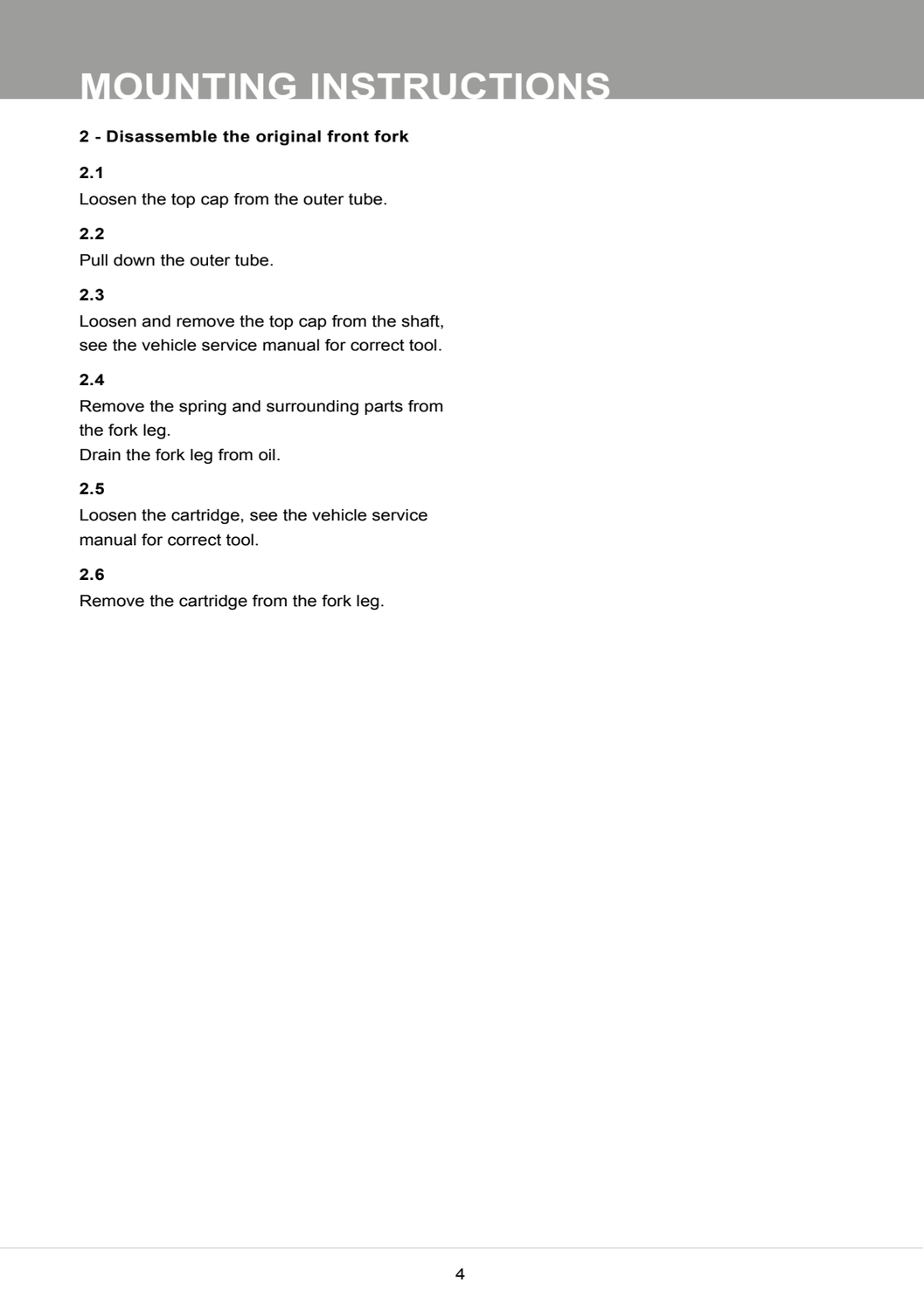#### **3 - Install the Öhlins front fork kit**

#### ✋**✋ Caution!**

*Do not mix the parts. Work with only one fork leg at a time.* 

#### ✋**✋ Caution!**

*The front fork kit consists of one compression cartridge and one rebound cartridge.* 

#### **Important***:*

• Install the cartridge marked "Reb" (Rebound) in the right side fork leg.

• Install the cartridge marked "Comp" (Compression) in the left side fork leg.

#### **3.1**

Remove the top cap.

#### **3.2**

Remove the spring support and the preload tube.

#### **3.3**

Remove the cylinder tube from the cartridge.

#### ✋**✋ Caution!**

*Be careful not to damage the piston ring.*

#### **3.4**

Apply function grease (00159-02) on the adaptor thread. Insert the cylinder tube carefully into the fork leg. Use a 17 mm Allen key socket with extension to tighten the cylinder tube adaptor.

Tighten to 40 Nm.

#### ✋**✋ Caution!**

*Be careful not to damage the inner surface of the cylinder tube when tightening with the Allen key.*

#### **3.5**

Pour 0,5 litre Öhlins Front Fork fuid into the fork leg.







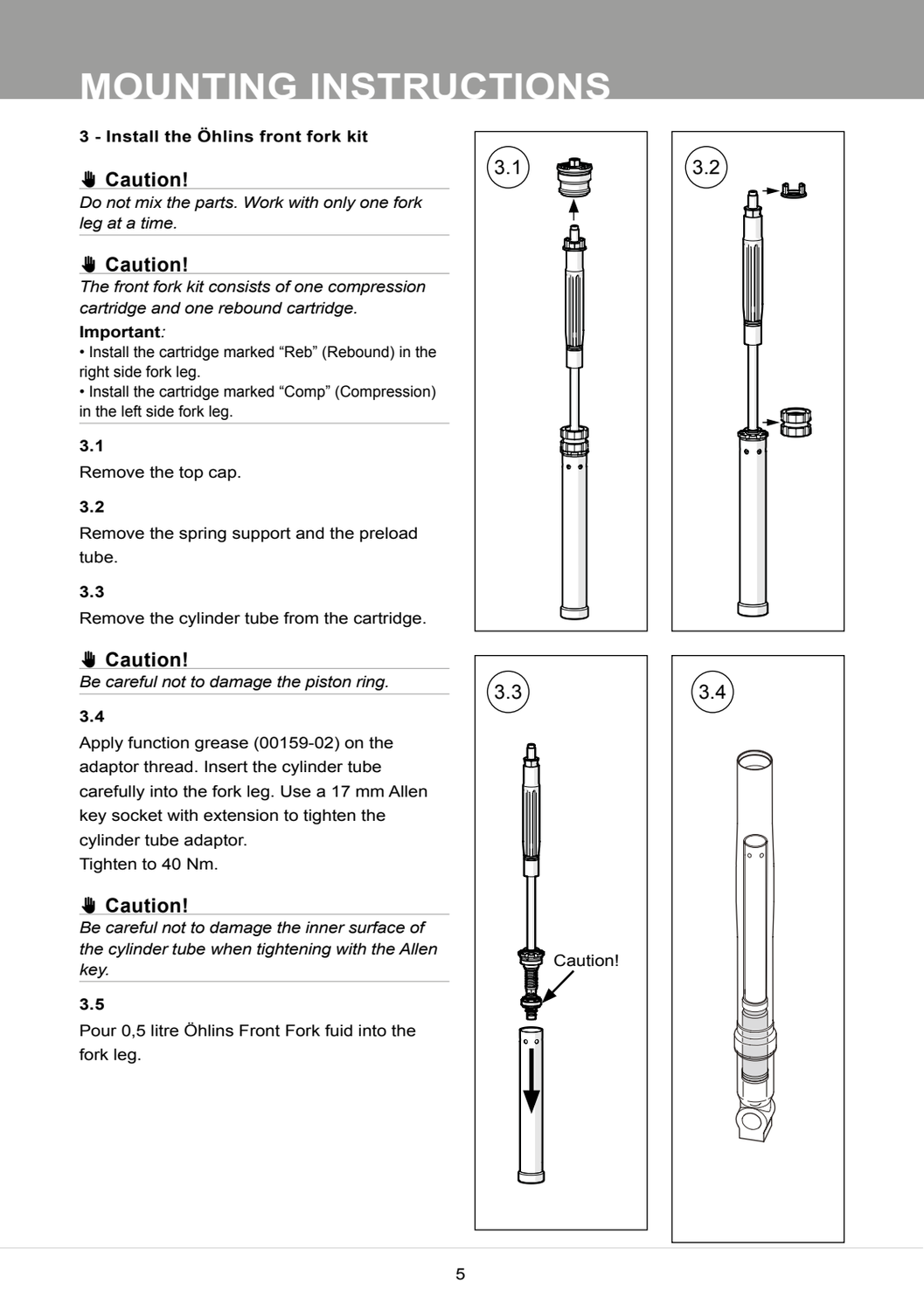#### ✋**✋ Caution!**

*Make sure that the piston ring is in correct position and be careful not to damage it.*

#### **3.6**

Apply function grease (00159-02) on the seal head thread.

Insert the shaft assembly carefully in the fork leg. Tighten the seal head with tool (01797-07). Tighten to 20 Nm.

#### **3.7**

Use a 3 mm Allen key to open the compression and the rebound bleed adjusters fully. Install the top cap directly to the shaft extension (No spring or preload tube). Pull up the outer tube and tighten it to the top cap. Only tighten with your hand.

#### **3.8**

Pull the outer tube up and down 10-15 times to pump out all air from the cartridge.

#### **3.9**

Remove the top cap from the fork leg.

#### **3.10**

Make sure that the shaft assembly is in the bottom of the fork leg and that the outer tube is in its bottom position.

Measure the oil level with a ruler. See setup data and oil level-force diagram in this folder.

#### **3.11**

Attach tool (01765-03) on the top of the shaft extension. Install:

- preload tube (A)
- spring (B)
- upper spring support (C)

See the Owner's Manual for available springs.

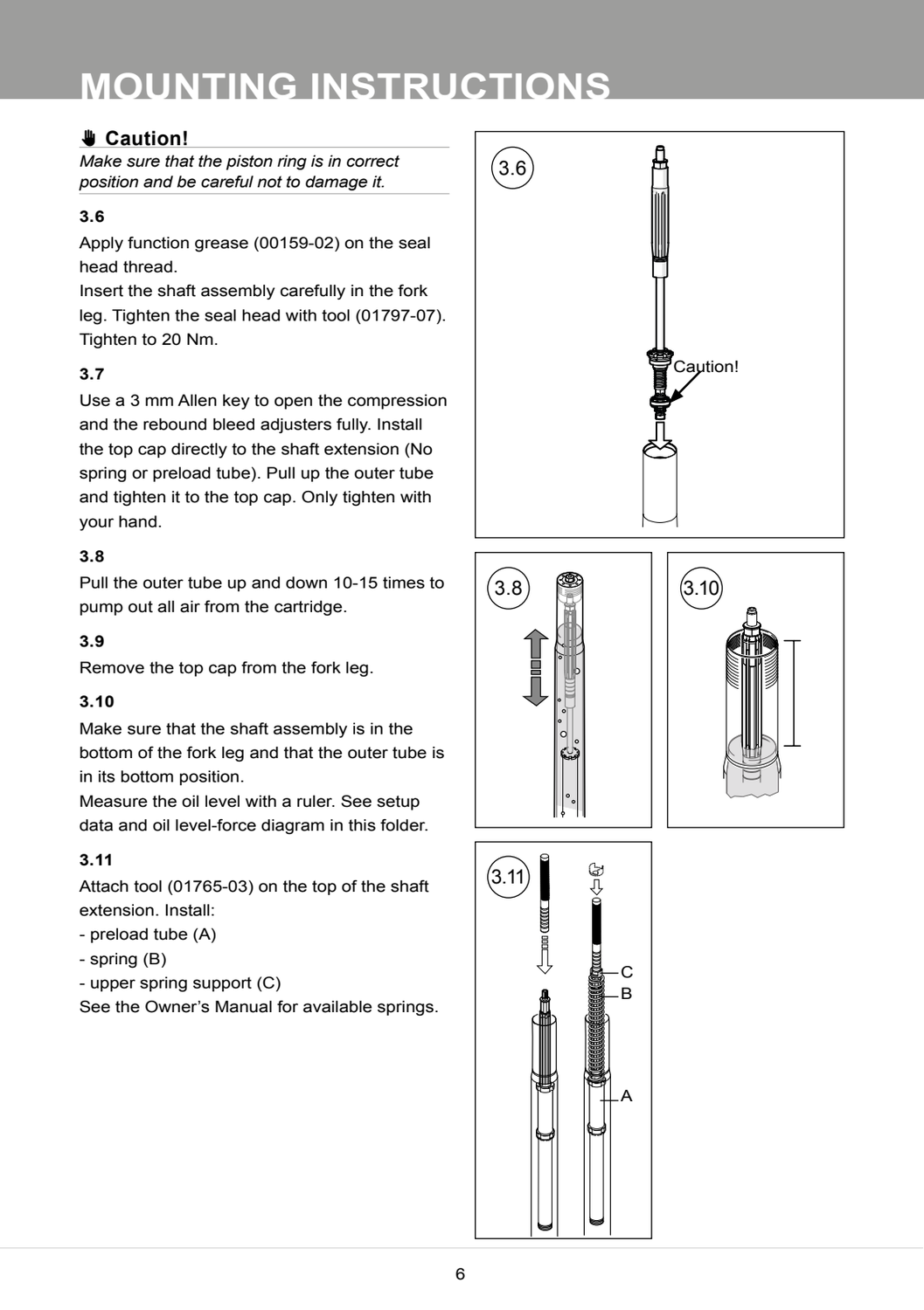#### **3.12**

Pull up the shaft assembly and grab the spring support with a 19 mm wrench.

#### **3.13**

Make sure that the compression/rebound adjusters are fully open before installing the top cap.

Use a 3 mm Allen key to open the compression and rebound bleed adjusters.

Use a tool 14 mm socket for the preload adiuster.

Remove the pull-up tool and install the top cap to the shaft extension. Tighten to 15 Nm.

#### **3.14**

Pull up the outer tube. Make sure the fork leg is in a fully extended position. Use tool (00797-08) to tighten the top cap to the outer tube.

Tighten to 10 Nm.

#### **3.15**

Set the spring preload, rebound and compression adjusters, see setup data in this manual.

Use a 3 mm Allen key for the compression and rebound bleed adjusters.

Use a tool 14 mm socket for the preload adiuster.

#### **3.16**

Install the front fork legs into the triple clamps at the position recommended in setup data (Fork leg position). See the vehicle service manual for correct procedure and tightening torque.

#### 1 **Note!**

*Measure the fork leg position from the upper triple clamp to the top of the outer tube.*